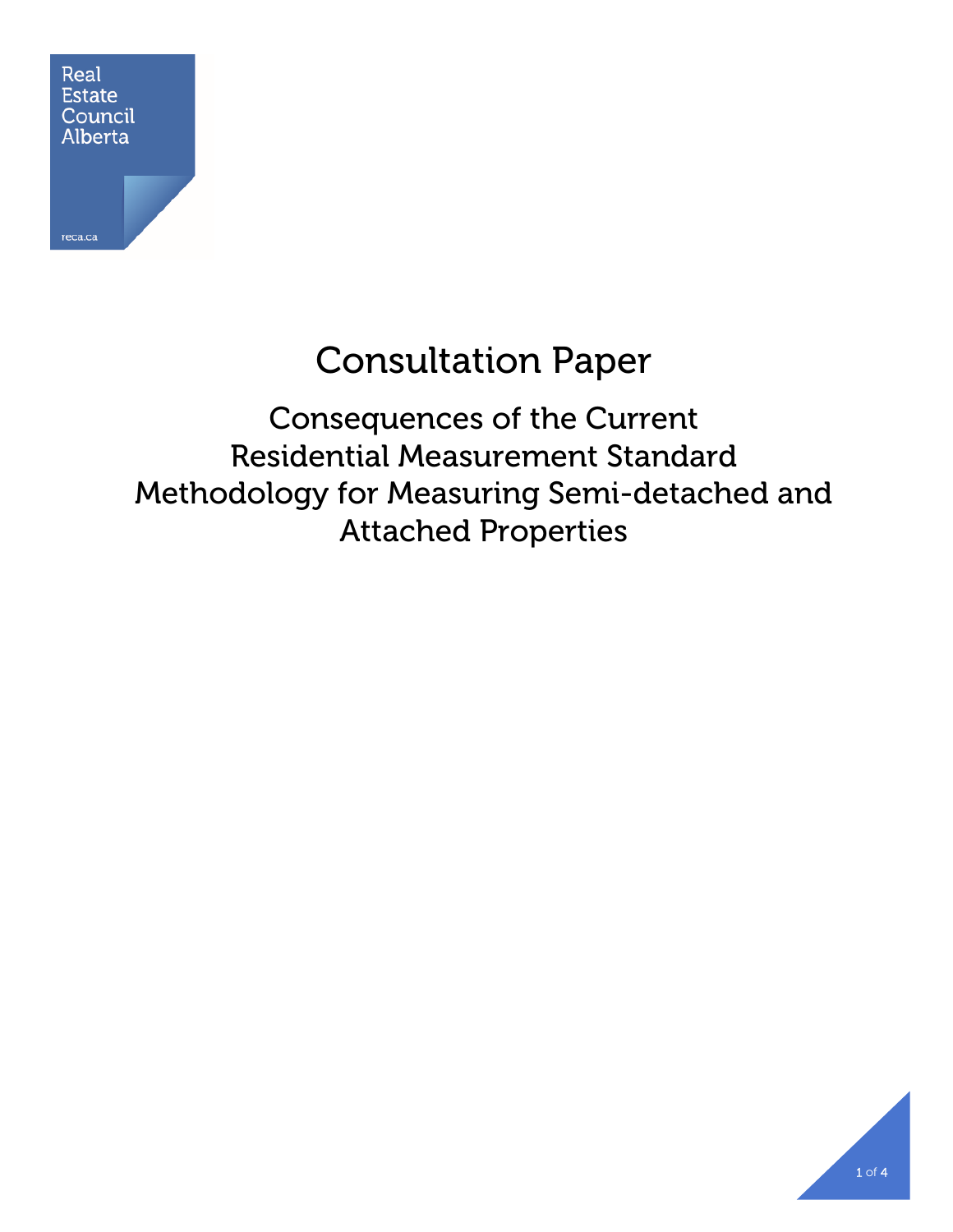Background to Requested Feedback on Potential Consequences of RMS Methodology for Measuring Semi-detached and Attached Properties

## Background

## 2014-2015

RECA created the Residential Measurement Standard (RMS) in 2015 after noticing gaps and a lack of clarity on residential measurement methodology in a review of pre-licensing education courses. RECA also learned of inconsistencies between residential measurement methodologies and how they were enforced across different real estate boards in Alberta.

After careful research, RECA created a standard for the pre-licensing course, and adopted the RMS in September 2015 to ensure the same measurement methodology was known and used across the entire residential real estate industry.

By ensuring all residential real estate professionals use the same standard for measuring and reporting measurements of residential properties, consumers can directly compare property size without concern that different measurement methods may have been used, and possibly skewed the size one way or another.

## 2016

RECA consulted all stakeholders on the RMS in 2016. The consultation resulted in changes to RMS Principle 3.

The RMS Principles require that, among other things, detached properties must be measured on the exterior at the foundation, and semi-detached and attached properties must be measured using interior walls (paint-to-paint).

### 2017-2018

Council directed RECA Administration to form an RMS Working Group of stakeholders to whom RMS applied. The RMS Working Group recommended amendments to the RMS, including changing the RMS to make interior measurements the standard for all property types. They presented their recommendations to Council at the October 2018 Council meeting.

At the October 2018 meeting, Council defeated a motion to adopt the recommendations of the RMS Working Group. Council then carried a motion that RECA conduct further consultation with affected stakeholders specifically about the consequences of the RMS methodology for measuring semi-detached and attached properties, i.e. the paint-to-paint methodology.

RECA administration will report back to Council with the results of this consultation at the April 2019 Council Meeting.

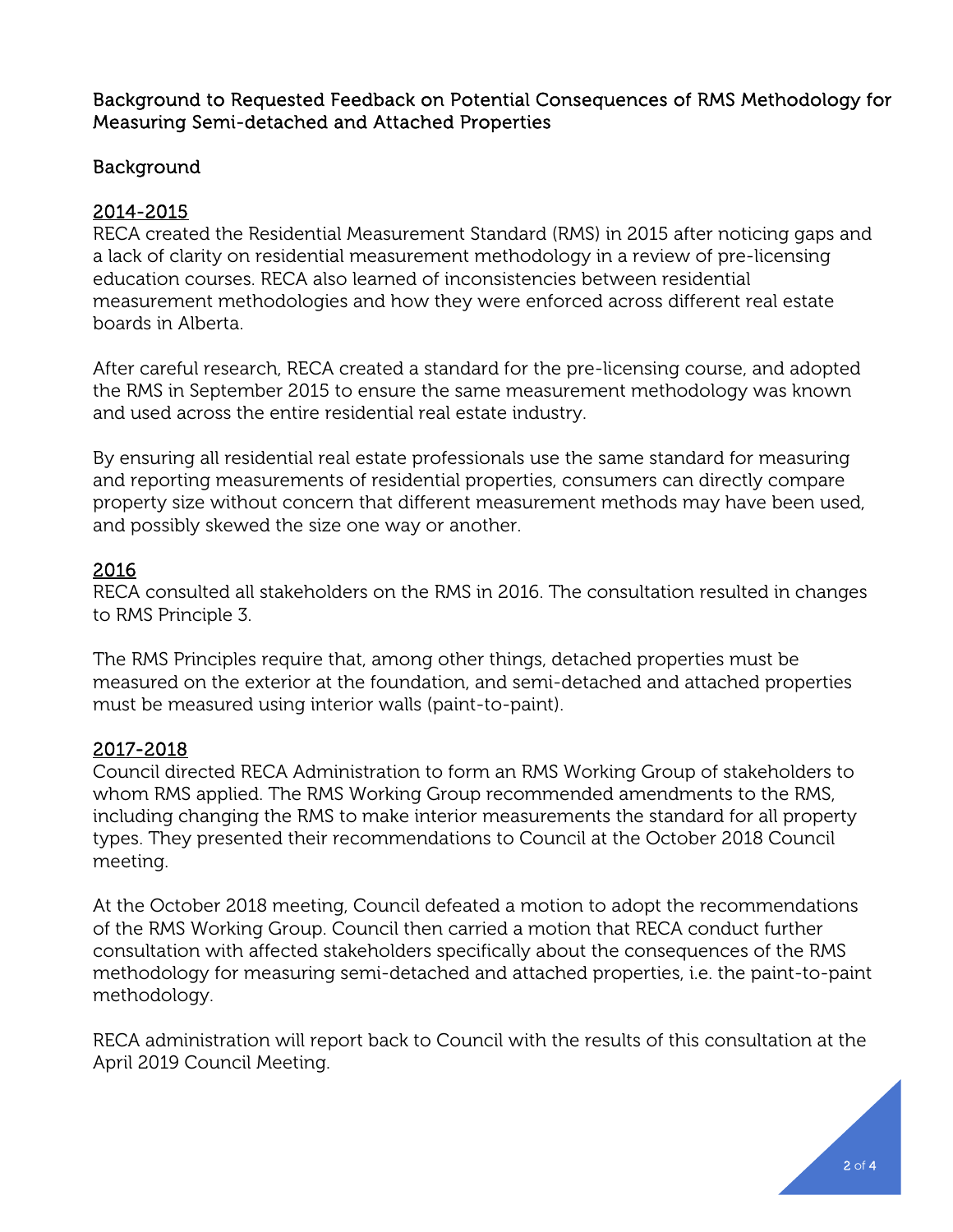# Current RMS Principles

- 1. Real estate professionals must use the RMS.
- 2. Identify if the measurement system is metric or imperial, and apply it consistently. Measurements must be calculated to within 2% of the RMS size.
- 3. For detached properties, measure the property using the exterior wall at the foundation.
- 4. For properties with common walls, such as half-duplexes, townhouses, and apartments, measure the interior perimeter walls (paint-to-paint) at floor level. An additional area representation may be made assuming exterior measurements.
- 5. Include floor levels that are entirely above grade and exclude floor levels if any portion is below grade. Below grade levels may be measured, but the area must not be included in the RMS area.
- 6. Include all additions to the main structure and conversions of above grade areas within the structure if they are weatherproof and suitable for year-round use.
- 7. The property must have a minimum floor-to-ceiling height of 2.13 metres (7 feet). If the ceiling is sloped, the area with a floor-to-ceiling- height of at least 1.52 metres (5 feet) is included in the RMS area, provided there is a ceiling height of 2.13 metres (7 feet) somewhere in the room.
- 8. Included extensions from the main structure that have a minimum floor-to-ceiling height of 1.5 metres (5 feet), such as cantilevers, bay and bow window, and dormers.
- 9. Exclude open areas that have no floor, such as vaulted areas.

# Questions:

- 1. What are the consequences, if any, of the current RMS methodology for measuring semi-detached and attached properties? Please be specific:
- 2. What measures could RECA take to deal with the potential consequences you have identified? Please be specific:
- 3. How satisfied or dissatisfied are you with the current RMS?

### Consultation and Feedback

RECA wants to hear from you. We welcome your views, comments, and real world experiences using the RMS to measure semi-detached and attached properties. If you want to make a written submission, the deadline for submissions is: March 18, 2019. Council will review the results of this consultation at its April 2019 Council meeting.

## Provide feedback online at https://www.surveymonkey.com/r/reca2019rmsconsultation or by written submission emailed to consultation@reca.ca or mailed to:

Real Estate Council of Alberta Suite 202, 1506 11 Ave SW Calgary AB T3C 0M9

Telephone: (403) 228-2954 Toll-free: 1-888-425-2754 Fax: (403) 228-3065